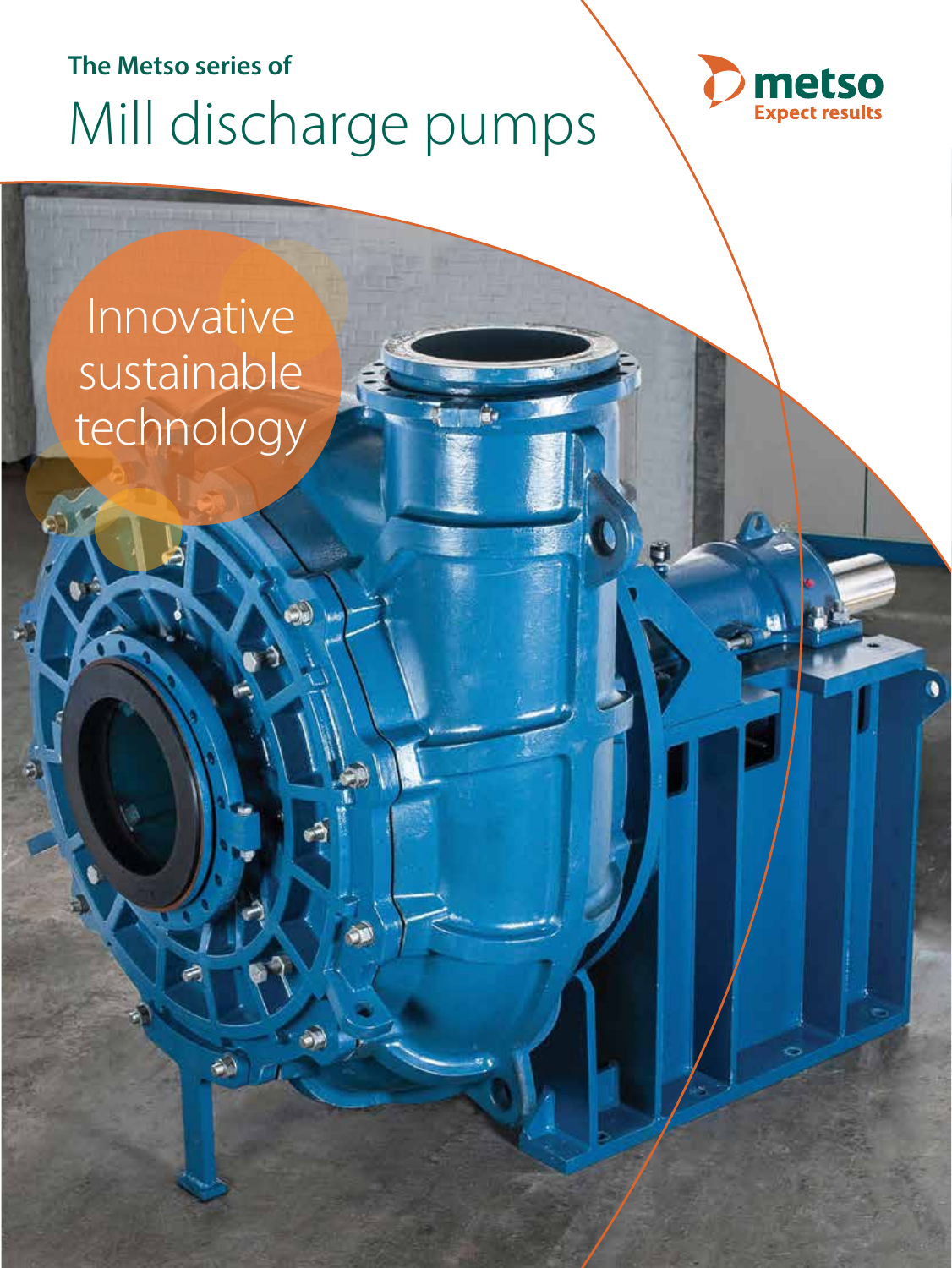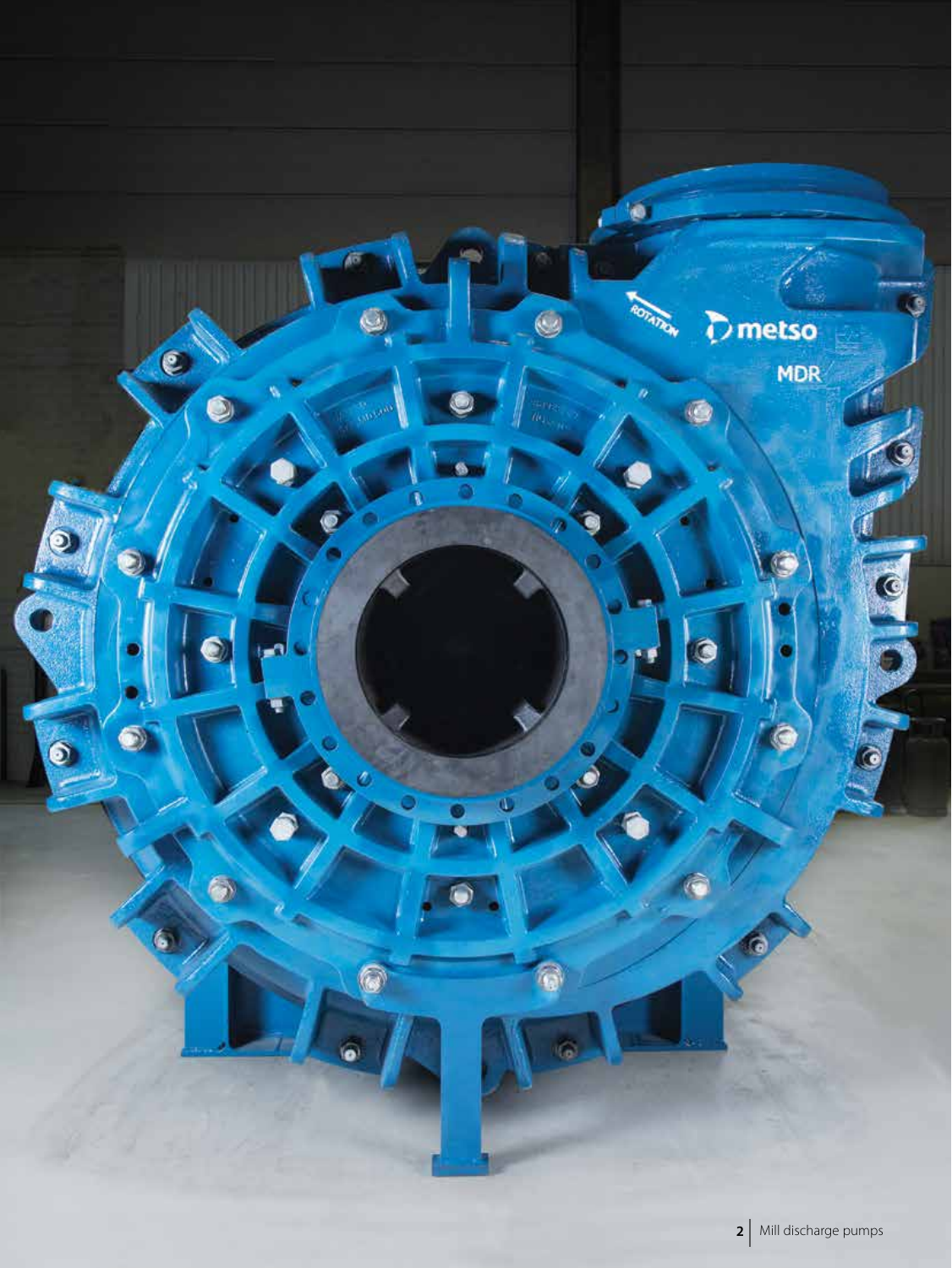### **The Metso series of**

## Mill discharge hard metal and rubber lined slurry pumps

Since 1930, Metso and it's predecessors have been working with grinding mill circuits in a wide variety of mining applications throughout the world. The new Metso MD series of mill discharge slurry pumps encompass all of this experience coupled with an understanding of today's market needs and demands for improved sustained performance.

> For improved sustained performance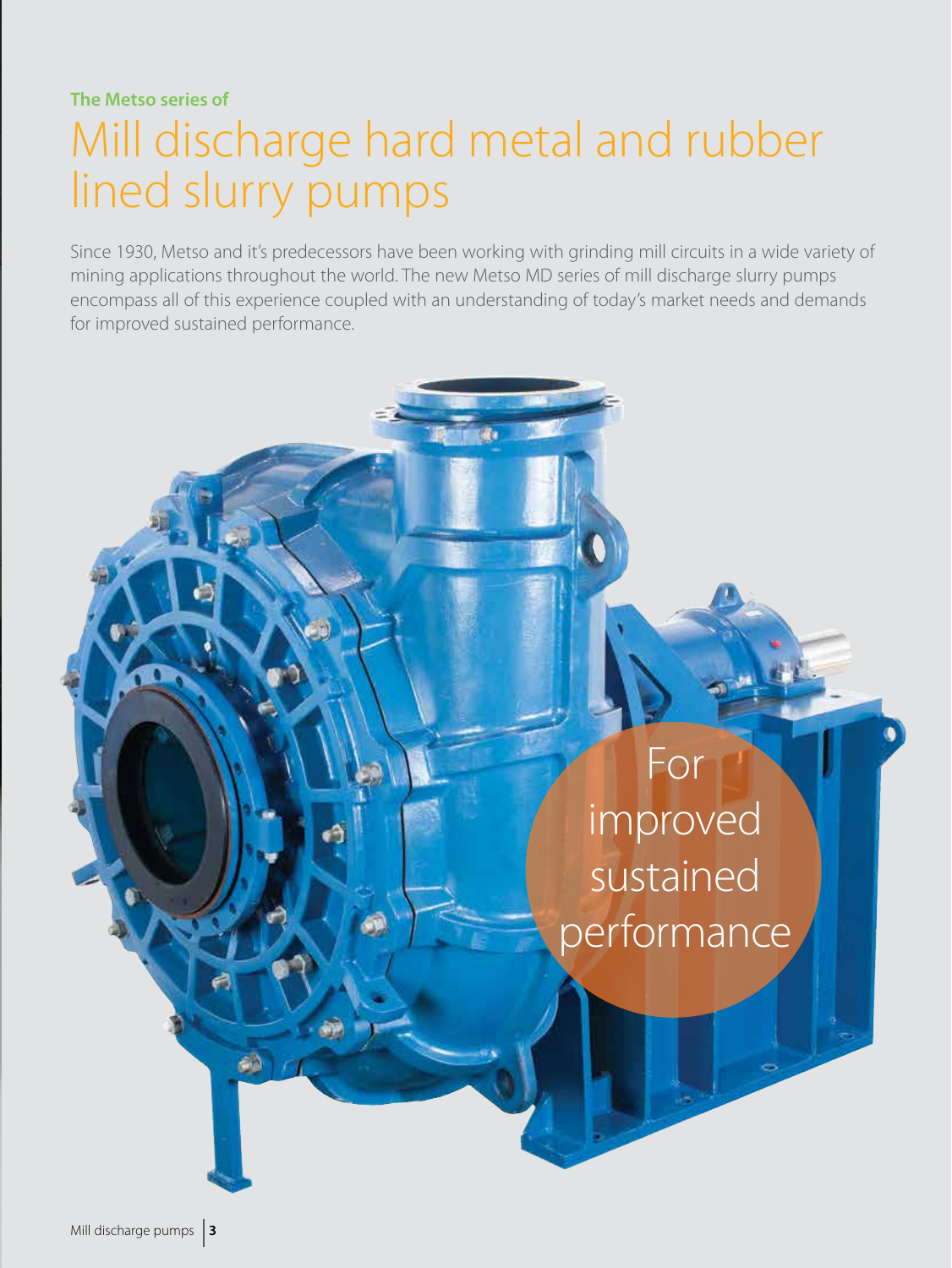

# Excellent hydraulic efficiency

Specifically designed from its inception for mill circuit applications, the Metso MD series of mill discharge MDM hard metal and MDR rubber lined slurry pumps offer sustained performance with maximum time between mill shutdowns.

Hydraulic design is consistent across the entire range and by limiting the inlet velocity at design BEP impact damage from coarse heavy solids is kept to an absolute minimum.

Large diameter high aspect ratio impellers provide for excellent hydraulic efficiency with minimum turbulence at minimum rotational speed, thereby reducing the rate of wear.

Reduced impeller overhang restricts shaft deflection across a wide range of flows, and in so doing maximizes shaft seal and radial bearing life.

Suction side recirculation is restricted by an adjustable inlet liner / wear plate. When used in conjunction with the axially adjustable bearing cartridge, the design provides for 'double adjustment' ensuring that both suction side and gland side impeller clearances can be set and reset at a minimum.

#### **Summary of design features**

- • High sustained efficiency
- • Even hydraulic wear
- Longer operating life
- Oversized robust steel shaft
- • Extra thick casings and liners at known points of wear
- • Back pull-out option for ease of maintenance
- Self contained oil or grease lubricated bearing cartridge assembly with non contact labyrinth seals for maintenance free operation
- Bearing housing arranged to accept temperature and vibration sensors
- • Split stuffing box gland and gland guard
- Various shaft seal options including Metso EnviroSet<sup>TM</sup>
- • Modular design with good interchangeability of parts
- • Loose steel flange connections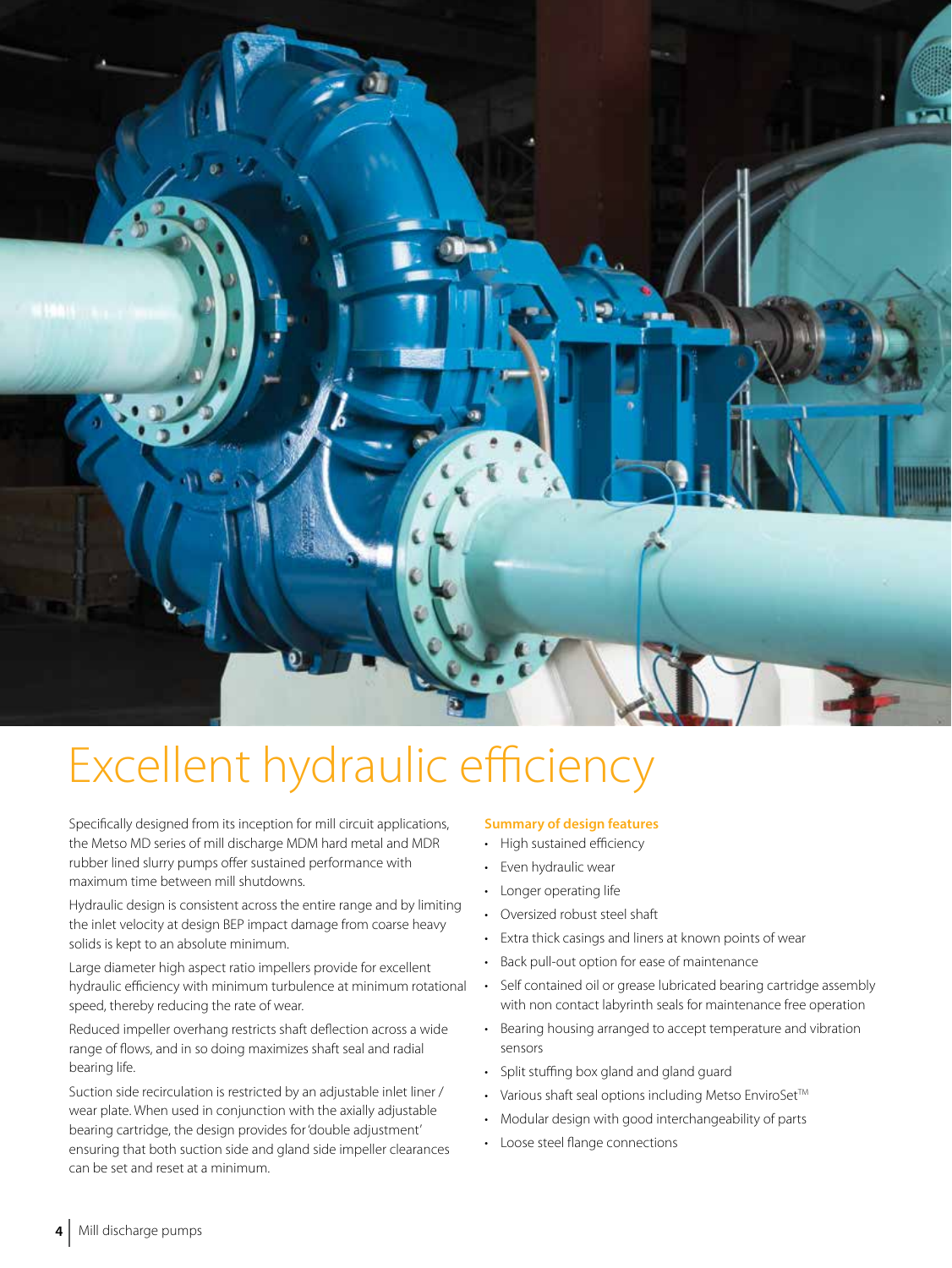### Selection of pump size for MD series mill discharge pumps

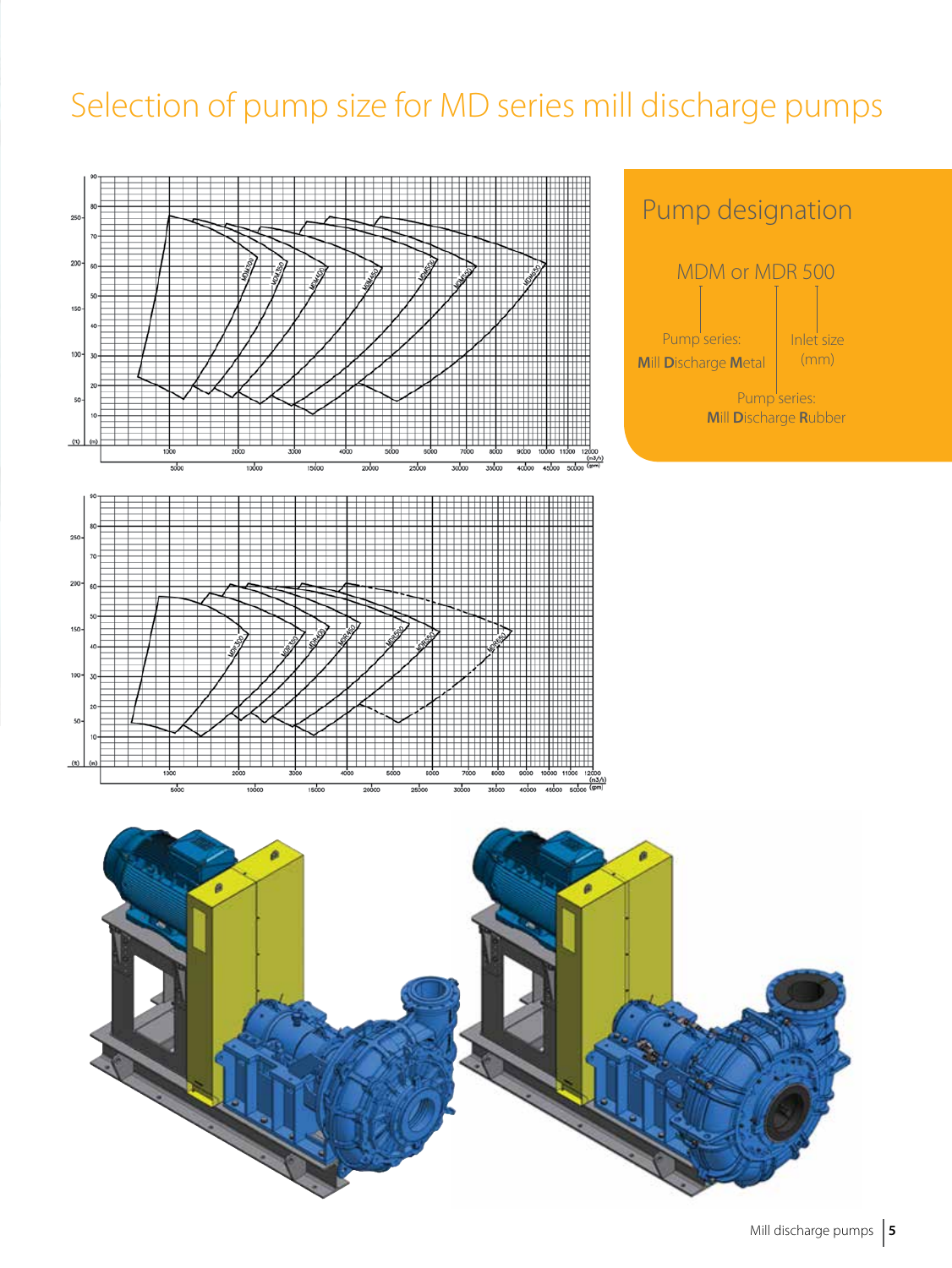

| Model                                                                                                          | <b>Inlet</b> |  | Outlet |  |  |  |  |  | W <sub>1</sub> |  | W <sub>2</sub>                                                                  |  | $\mathcal{C}^1$ |  | $\left( \right)$ |  | - 63 |  | <sup>(4)</sup> |          | Weight *             |             |
|----------------------------------------------------------------------------------------------------------------|--------------|--|--------|--|--|--|--|--|----------------|--|---------------------------------------------------------------------------------|--|-----------------|--|------------------|--|------|--|----------------|----------|----------------------|-------------|
|                                                                                                                |              |  |        |  |  |  |  |  |                |  | mm inch mm inch mm inch mm inch mm inch mm inch mm inch mm inch mm inch mm inch |  |                 |  |                  |  |      |  |                |          | - kal                | - Ib        |
| MDM300 300 12 250 10 1400 55,1 2246 88,4 900 35,4 1485 58,5 610 24,0 790 31,1 505 19,9                         |              |  |        |  |  |  |  |  |                |  |                                                                                 |  |                 |  |                  |  |      |  |                | 400 15.7 |                      | 4845 10660  |
| MDM350 350 14 300 12 1750 68,9 2473 97,3 1000 39,4 1678 66,1 850 33,5 900 35,4 572 22,5                        |              |  |        |  |  |  |  |  |                |  |                                                                                 |  |                 |  |                  |  |      |  |                | 503 19.8 |                      | 7655 16840  |
| MDM400 400 16 350 14 1940 76,4 2876 113,2 1300 51,2 1915 75,4 900 35,4 1040 40,9 652 25,7                      |              |  |        |  |  |  |  |  |                |  |                                                                                 |  |                 |  |                  |  |      |  |                |          | 572 22.5 12065 26545 |             |
| MDM450 450 18 400 16 2020 79,5 2940 115,7 1300 51,2 2104 82,8 900 35,4 1120 44,1 725 28,5 618 24,3 14245 31335 |              |  |        |  |  |  |  |  |                |  |                                                                                 |  |                 |  |                  |  |      |  |                |          |                      |             |
| MDM500 500 20 450 18 2145 84,4 3042 119,7 1300 51,2 2380 93,7 900 35,4 1245 49,0 825 32,5                      |              |  |        |  |  |  |  |  |                |  |                                                                                 |  |                 |  |                  |  |      |  |                | 638 25.1 |                      | 18105 39830 |
| MDM550 550 22 450 18 2145 84,4 3059 120,4 1300 51,2 2380 93,7 900 35,4 1245 49,0 825 32,5                      |              |  |        |  |  |  |  |  |                |  |                                                                                 |  |                 |  |                  |  |      |  |                | 653 25.7 |                      | 18130 39885 |
|                                                                                                                |              |  |        |  |  |  |  |  |                |  |                                                                                 |  |                 |  |                  |  |      |  |                |          |                      |             |

MDR300 300 12 250 10 1300 51,2 1830 72,0 940 37,0 1519 59,8 610 24,0 690 27,2 503 19,8 448 17,6 3045 6700 MDR350 350 14 300 12 1346 53 2215 87,2 900 35,4 1772 69,8 610 24,0 736 29,0 588 23,1 378 14,9 4680 10300 MDR400 400 16 350 14 1940 76,4 2876 113,2 1300 51,2 1915 75,4 900 35,4 1040 40,9 652 25,7 572 22,5 10610 23395 MDR450 450 18 400 16 2020 79,5 2940 115,7 1300 51,2 2227 87,7 900 35,4 1120 44,1 725 28,5 618 24,3 12525 27560 MDR500 500 20 450 18 2145 84,4 3042 119,8 1300 51,2 2519 99,2 900 35,4 1243 49,0 825 32,5 638 25,1 17460 38415 MDR550 550 22 450 18 2145 84,4 3059 120,4 1300 51,2 2519 99,2 900 35,4 1243 49,0 825 32,5 653 25,7 17470 38435





 \* Bare shaft pump weight

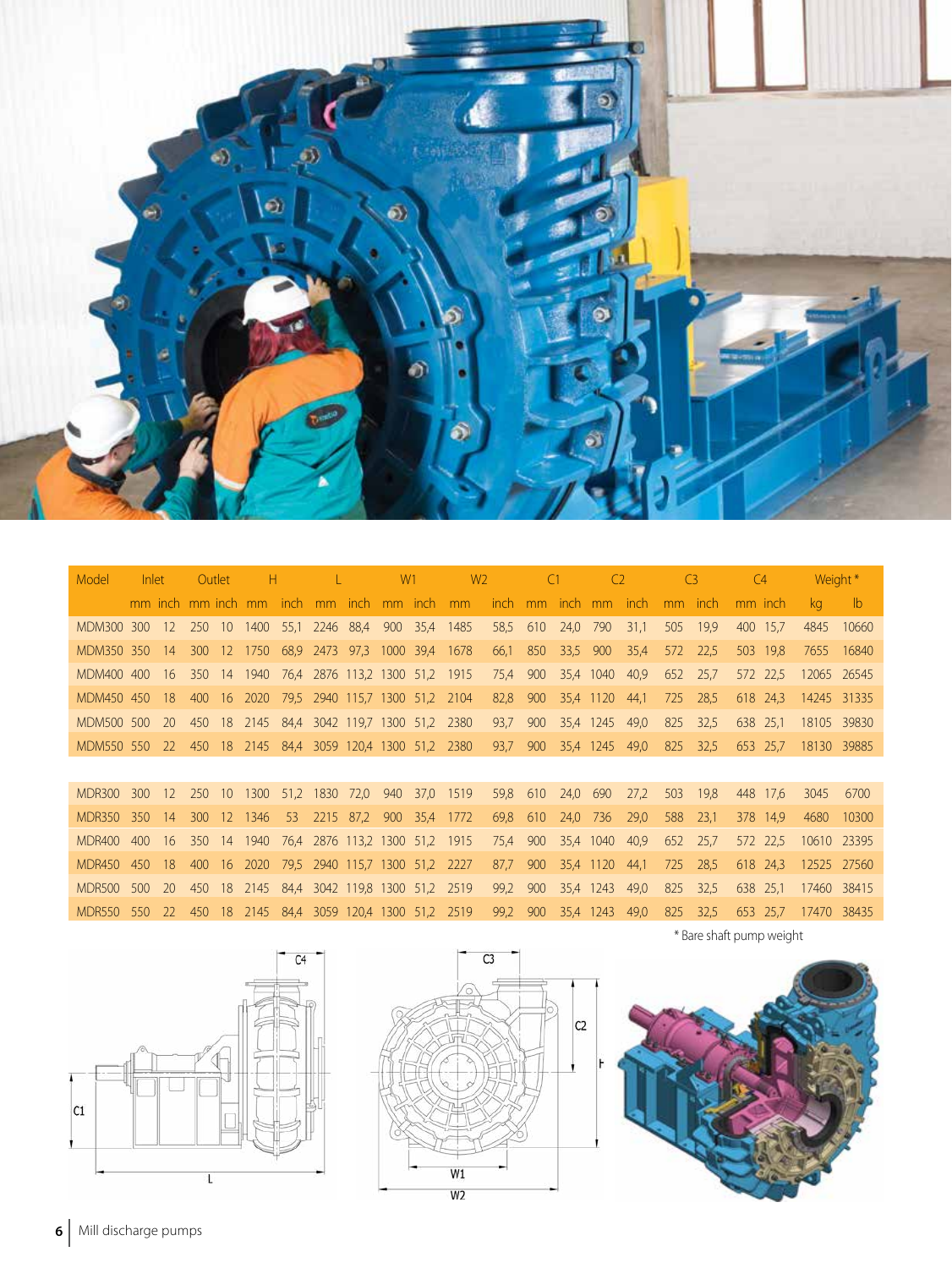## Our range of complimentary products:

Hose and pipes Branch pipes and valves

Mechanical seals



Vertical<br>slurry pumps



Horizontal slurry pumps EnviroSet™ seals





For more detailed information on our MD series contact your local sales office. www.metso.com/pumps